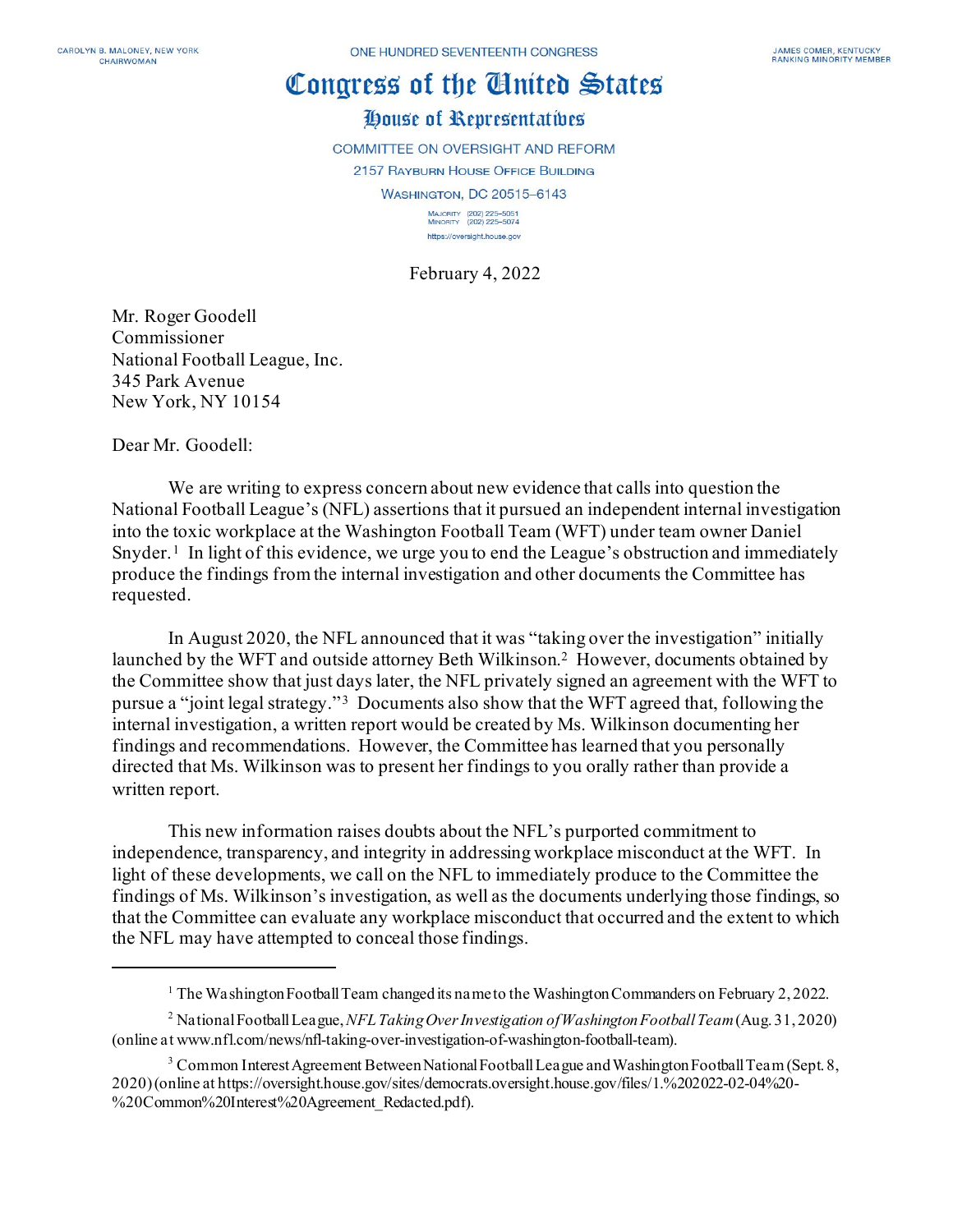## *The Committee's Investigation*

The Committee on Oversight and Reform has been investigating the WFT's decades-long toxic workplace as well as the NFL's role in handling the internal investigation into this matter and in setting and enforcing standards for all NFL teams. The purpose of this investigation is to inform legislative efforts to prevent and address toxic work environments and workplace investigation processes; strengthen protections for women in the workplace; and address the use of non-disclosure agreements to prevent the disclosure of unlawful employment practices, including sexual harassment.[4](#page-1-0)

The Committee launched this investigation following the NFL's July 1, 2021, announcement of the conclusion of the Wilkinson investigation. After Ms. Wilkinson and her team interviewed more than 150 witnesses over the course of ten months, the NFL issued a fourpage press release that contained vague and conclusory findings, including that the WFT's workplace was "highly unprofessional," that "[b]ullying and intimidation frequently took place," and that "senior executives engaged in inappropriate conduct themselves." The NFL also announced a \$10 million penalty against the team.[5](#page-1-1)

The NFL's refusal to release the full findings of the investigation or any written report raises questions about the extent of the misconduct at the WFT, whether those responsible have been held accountable, and whether the NFL has taken appropriate action to prevent similar conduct in the future.[6](#page-1-2)

#### *Common Interest Agreement Between the NFL and WFT*

The Committee has uncovered new evidence that, shortly after the NFL assumed oversight of the WFT investigation, the WFT and the NFL entered into a common interest agreement allowing the parties to pursue a "joint legal strategy" regarding the Wilkinson investigation. The agreement states:

[T]he Parties have shared and continue to share a common legal interest in the integrity of the Investigation and the defense of reasonably anticipated litigation; as well as a

https://oversight.house.gov/sites/democrats.oversight.house.gov/files/Final%202021-10- 21.CBM%20RK%20to%20Goodell-NFL%20re%20WFT%20Investigation.pdf).

<span id="page-1-0"></span><sup>4</sup> Letter from Chairwoman Carolyn B. Maloney, Committee on Oversight and Reform, and Chairman Raja Krishnamoorthi, Subcommittee on Economic and Consumer Policy, to Commissioner Roger Goodell, National Football League, Inc. (Oct. 21, 2021) (online at

https://oversight.house.gov/sites/democrats.oversight.house.gov/files/Final%202021-10- 21.CBM%20RK%20to%20Goodell-NFL%20re%20WFT%20Investigation.pdf).

<span id="page-1-1"></span><sup>5</sup> National Football League, *Press Release: NFL Announces Outcome of Washington Football Team Workplace Review* (July 1, 2021) (online at https://nflcommunications.com/Pages/NFL-ANNOUNCES-OUTCOME-OF-WASHINGTON-FOOTBALL-TEAM-WORKPLACE-REVIEW.aspx).

<span id="page-1-2"></span><sup>6</sup> *Id*.; Letter from Chairwoman Carolyn B. Maloney, Committee on Oversight and Reform, and Chairman Raja Krishnamoorthi, Subcommittee on Economic and Consumer Policy, to Commissioner Roger Goodell, National Football League, Inc. (Oct. 21, 2021) (online at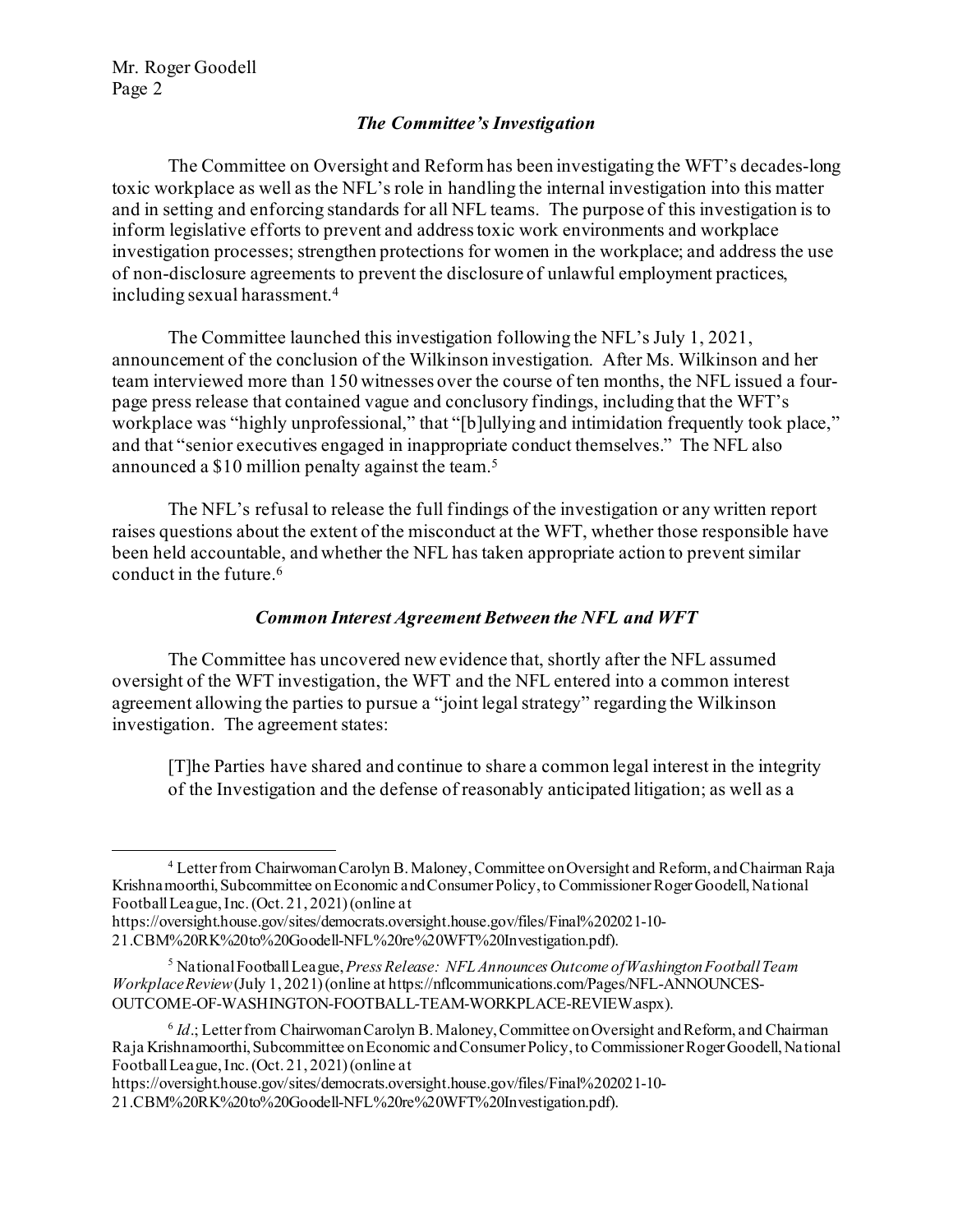> common interest in a joint legal strategy to ensure compliance with all applicable state and federal laws.[7](#page-2-0)

Although the common interest agreement is dated September 8, 2020, it appears to apply retroactively to July 16, 2020—the beginning of the internal investigation by Ms. Wilkinson.[8](#page-2-1) 

The common interest agreement may have been intended to prevent the public release of certain information related to the investigation absent the agreement of both parties—meaning that either the WFT or the NFL could try to bury the findings of the investigation. The agreement provides that "neither WFT nor NFL shall have the authority to waive any applicable privilege, doctrine, or protection relating to any information and communications that are exchanged," which includes NFL and WFT communications exchanged "with each other in connection with the Investigation[,]" as well as their communications with Ms. Wilkinson's firm.<sup>[9](#page-2-2)</sup>

This arrangement calls into question whether the WFT played a role in blocking the public release of the findings of Ms. Wilkinson's investigation—and in particular whether Mr. Snyder, who had an interest in the outcome of the investigation as the owner of the team, may have been able to prevent the release of information that implicated him personally.

The Committee asked the WFT to clarify whether it had asserted privilege, threatened to assert privilege, or discussed asserting privilege in relation to the findings of the Wilkinson investigation. The WFT responded that it had, adding:

The Team, and the NFL, have always acted in a manner consistent with the maintenance of that privilege, and there have been discussions, too numerous to recount (which are themselves privileged), regarding the preservation of that privilege.[10](#page-2-3)

<span id="page-2-0"></span><sup>&</sup>lt;sup>7</sup> Common Interest Agreement Between National Football League and Washington Football Team (Sept. 8, 2020) (online at https://oversight.house.gov/sites/democrats.oversight.house.gov/files/1.%202022-02-04%20- %20Common%20Interest%20Agreement\_Redacted.pdf).

<span id="page-2-1"></span> $8$  *Id.* ("Whereas, since July 16, 2020, the Parties have shared and continue to share a common legal interest in the integrity of the Investigation and the defense of reasonably anticipated litigation; as well as a common interest in a joint legal strategy to ensure compliance with all applicable state and federal laws[.]").

<span id="page-2-2"></span> $9$  *Id*. The NFL has represented to the Committee that such a common interest a greement was necessary to prevent NFL from having to re-launch an investigation even though the Wilkinson investigation was approximately only one-month old at that point.

<span id="page-2-3"></span><sup>&</sup>lt;sup>10</sup> Letter from John Brownlee & Stuart Nash, Holland & Knight LLP on behalf of the Washington Football Team, to Majority Staff,Committee on Oversight and Reform (Jan. 28, 2022) (online at

https://oversight.house.gov/sites/democrats.oversight.house.gov/files/4.%202022-02-04%20- %20Brownlee%20Nash%20WFT%20Jan%2028%20Letter\_Redacted.pdf).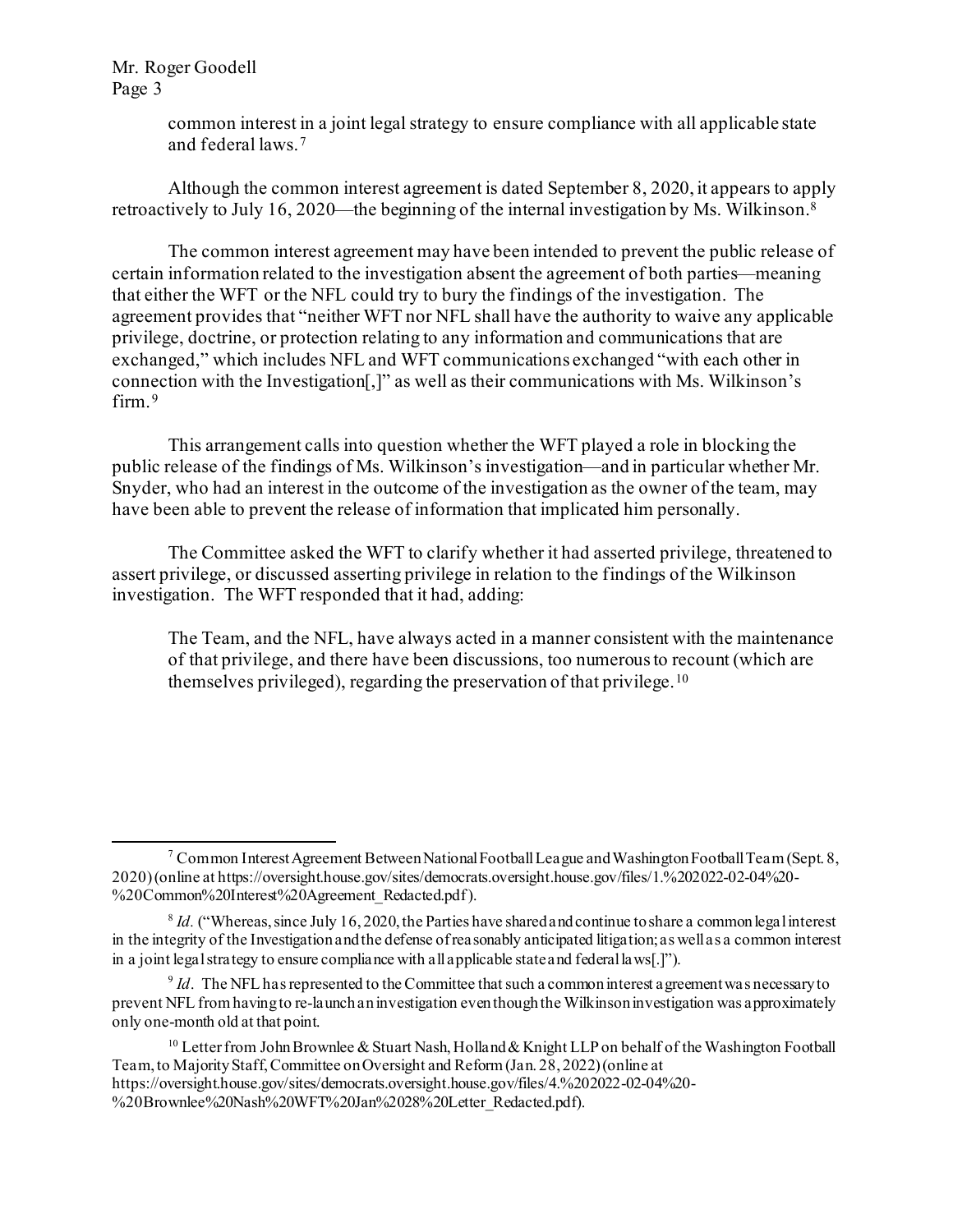This admission adds to the Committee's concerns regarding the WFT's ability to shape or influence the investigation even after the NFL assumed oversight of it, including the ability to seek to limit the disclosure of specific findings and recommendations.<sup>[11](#page-3-0)</sup>

## *Mr. Snyder's Actions in Anticipation of NFL's Announcement*

The agreement between the NFL and WFT is especially troubling in light of Mr. Snyder's actions in the weeks leading up to the public announcement of the investigation's conclusion and the NFL's admission to the Committee that the League communicated with Mr. Snyder or his agents during that time.

The NFL has revealed to the Committee that Ms. Wilkinson presented her investigative findings to you on March 2, 2021, and April 26, 2021, before the League issued a press release on July 1, 2021. [12](#page-3-1)

The NFL's counsel also confirmed to Committee staff that the League was in touch with Mr. Snyder during this time:

We understand that Mr. Snyder and/or his agents and the NFL communicated about the outcome of Ms. Wilkinson's investigation prior to the July 1 press release, including about the release, and that there also were communications about remedial actions that would be required to be taken by the WFT and Mr. Snyder. [13](#page-3-2)

After you were privately briefed on the investigation, but before the NFL released its press statement, Mr. Snyder took several preemptive actions that appeared specifically tailored to the as-yet unreleased findings and recommendations.

According to public reports, on March 31, 2021, the NFL approved Mr. Snyder's full buyout of the WFT. Attorneys for several victims denounced the League's decision as

<span id="page-3-0"></span> $11$  The existence of a common interest a greement does not impact the Committee's authority to obtain the documents and information needed in its investigation. The Committee, under chairs of both parties, does not recognize common-law privileges such as attorney-client privilege as valid reasons to withhold documents from Congress. *See, e.g.,*Congressional Research Service, Congressional Oversight Manual (Mar. 21, 2021) (online at https://crsreports.congress.gov/product/pdf/RL/RL30240) (explaining that "it has generally been the congressional view that investigative committees are not bound by court-created common-law privileges"); H. Rep. No. 116-125 at 31 (2019) (concluding that "common law privileges ... are not valid reasons to withhold documents subject to a valid subpoena from Congress, which derives its investigative authority from the Constitution"); H. Rep. No. 105- 792 at 11 (1998) ("The historic position of the House of Representatives is that committees of Congress are not bound to recognize any non-Constitutional privilege, such as the attorney-client privilege.").

<span id="page-3-1"></span><sup>&</sup>lt;sup>12</sup> Letter from Rob Kelner, Covington & Burling LLP, on behalf of the National Football League, to Chairwoman Carolyn B. Maloney, Committee on Oversight and Reform, and Chairman Raja Krishnamoorthi, Subcommittee on Economic and Consumer Policy (Nov. 4, 2021) (online at https://oversight.house.gov/sites/democrats.oversight.house.gov/files/3.%202022-02-04%20- %20Kelner%20NFL%20Nov.%204%20Letter\_Redacted.pdf ).

<span id="page-3-2"></span><sup>&</sup>lt;sup>13</sup> Email from Simone Ross, Covington & Burling LLP, on behalf of the National Football League to Majority Staff, Committee on Oversight and Reform (Jan. 7, 2022).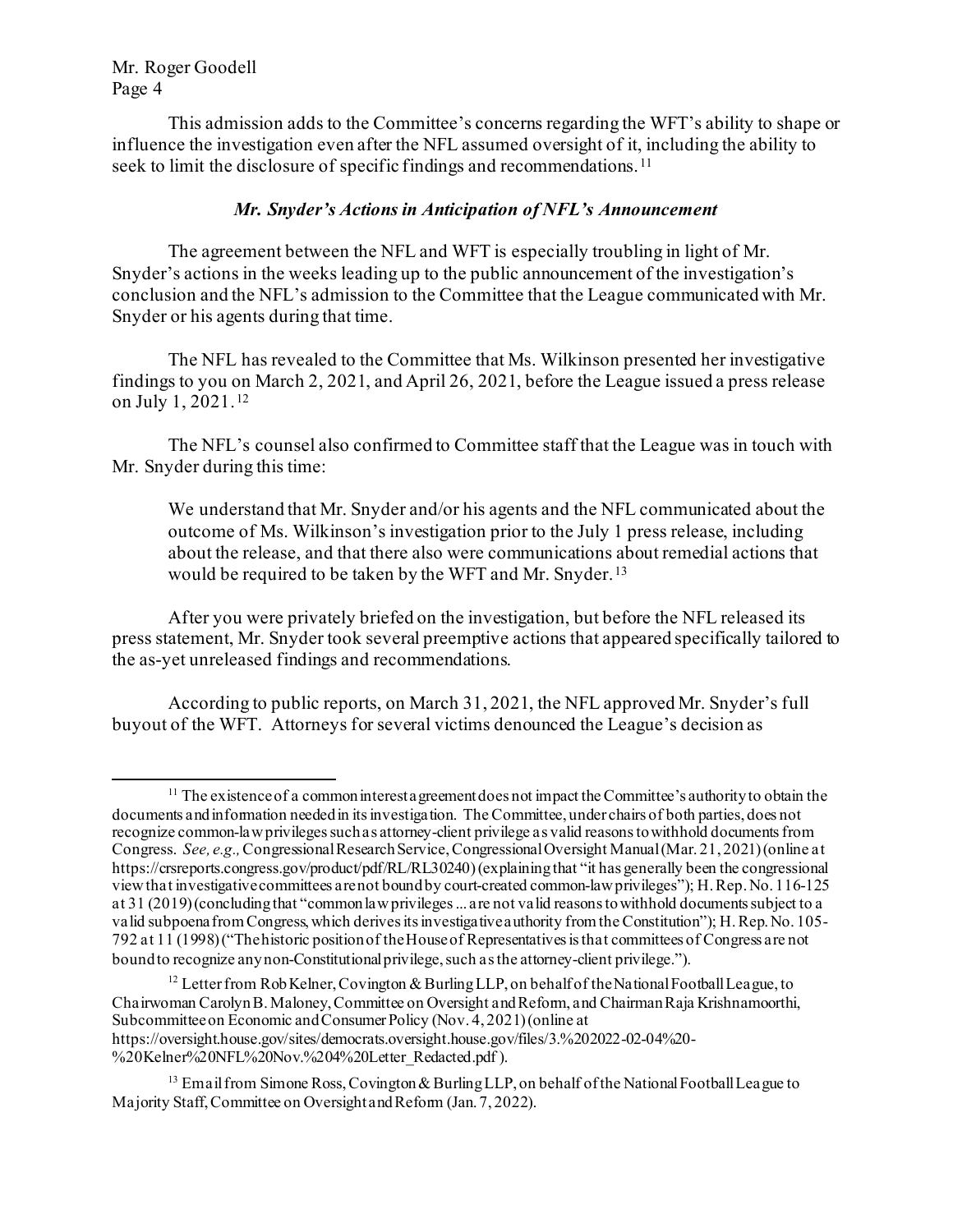facilitating "an arrangement that leaves Mr. Snyder in a stronger ownership position than before the full extent of this scandal was known."[14](#page-4-0)

Public reporting has also revealed that less than one month before the NFL announced the outcome of Ms. Wilkinson's investigation, Mr. Snyder retained Vestry Laight, a consulting firm that specializes in sexual misconduct investigations, ostensibly "to help the organization advance a 'culture of genuine diversity, equity, and inclusion.'" [15](#page-4-1) As you are aware, Vestry Laight is the same firm that the WFT engaged to meet its reporting obligations described in the NFL's July 1, 2021, press statement. [16](#page-4-2)

In addition, just two days before your public announcement of the investigation's outcome, Mr. Snyder named his wife, Tanya Snyder, Co-Chief Executive Officer of the WFT. [17](#page-4-3)

## *New Document Shows Written Report Was Planned, but Later Disavowed*

The Committee has obtained a retainer agreement between Ms. Wilkinson and the WFT, showing that in August 2020 the WFT agreed that, at the conclusion of the investigation, Ms. Wilkinson and her investigators would "complete a written report of its findings and make recommendations regarding any remedial measures.["18](#page-4-4) One month later, the NFL assumed "full oversight" of the investigation.[19](#page-4-5) In July 2021, after a ten-month investigation, the NFL declined to release full findings or any written report of the investigation. According to the NFL's own wire service: "The NFL said there was no written report of Wilkinson's inquiry."<sup>[20](#page-4-6)</sup>

<span id="page-4-3"></span><sup>17</sup> National Football League, *Press Release: NFL Announces Outcome of Washington Football Team Workplace Review*(July 1, 2021) (online at www.nfl.com/news/nfl-announces-outcome-of-washington-footballteam-workplace-review); Washington Football Team, *Press Release: Tanya Snyder Named Co-CEO of Washington Football Team*(June 29, 2021)(online at www.washingtonfootball.com/news/tanya-snyder-named-co-ceo-ofwashington-football-team).

<span id="page-4-4"></span><sup>18</sup> Engagement Letter Between Washington Football Team and Wilkinson Walsh LLP (Aug. 3, 2020) (online at https://oversight.house.gov/sites/democrats.oversight.house.gov/files/2.%202022-02-04%20- %20WFT%20WW%20Engagement%20Letter\_Redacted.pdf ).

<span id="page-4-5"></span><sup>19</sup> *NFL Takes Over Investigation Into Sexual Harassment Allegations Within Washington Football Team*, ESPN (Aug. 31, 2020) (online at www.espn.com/nfl/story/ /id/29782523/source-nfl-takes-investigation-sexualharassment-allegations-washington-football-team).

<span id="page-4-6"></span><sup>20</sup> *NFL Commissioner Roger Goodell on Washington Report: No Interference in Investigation*, NFL.com (Dec. 15, 2021) (online at www.nfl.com/news/nfl-commissioner-roger-goodell-on-washington-report-nointerference-in-investiga).

<span id="page-4-0"></span><sup>14</sup> *NFL Approves Daniel Snyder's \$875 Million Buyout of Washington Co-Owners*, Washington Post (Mar. 31, 2021) (online at www.washingtonpost.com/sports/2021/03/31/daniel-snyder-ownership-nfl-debt-waiver/).

<span id="page-4-1"></span><sup>15</sup> *Washington Football Team Retains Vestry Laight to Advise on Long-Term Diversity, Equity and Inclusion Planning, Growth and Accountability Initiatives*, PR Newswire (June 3, 2021) (online at www.prnewswire.com/news-releases/washington-football-team-retains-vestry-laight-to-advise-on-long-termdiversity-equity-and-inclusion-planning-growth-and-accountability-initiatives-301305215.html).

<span id="page-4-2"></span><sup>&</sup>lt;sup>16</sup> N.F.L. Penalizes Washington Football Team Amid Harassment Allegations, New York Times (July 1, 2021) (online at www.nytimes.com/2021/07/01/sports/football/nfl-washington-fine-snyder.html).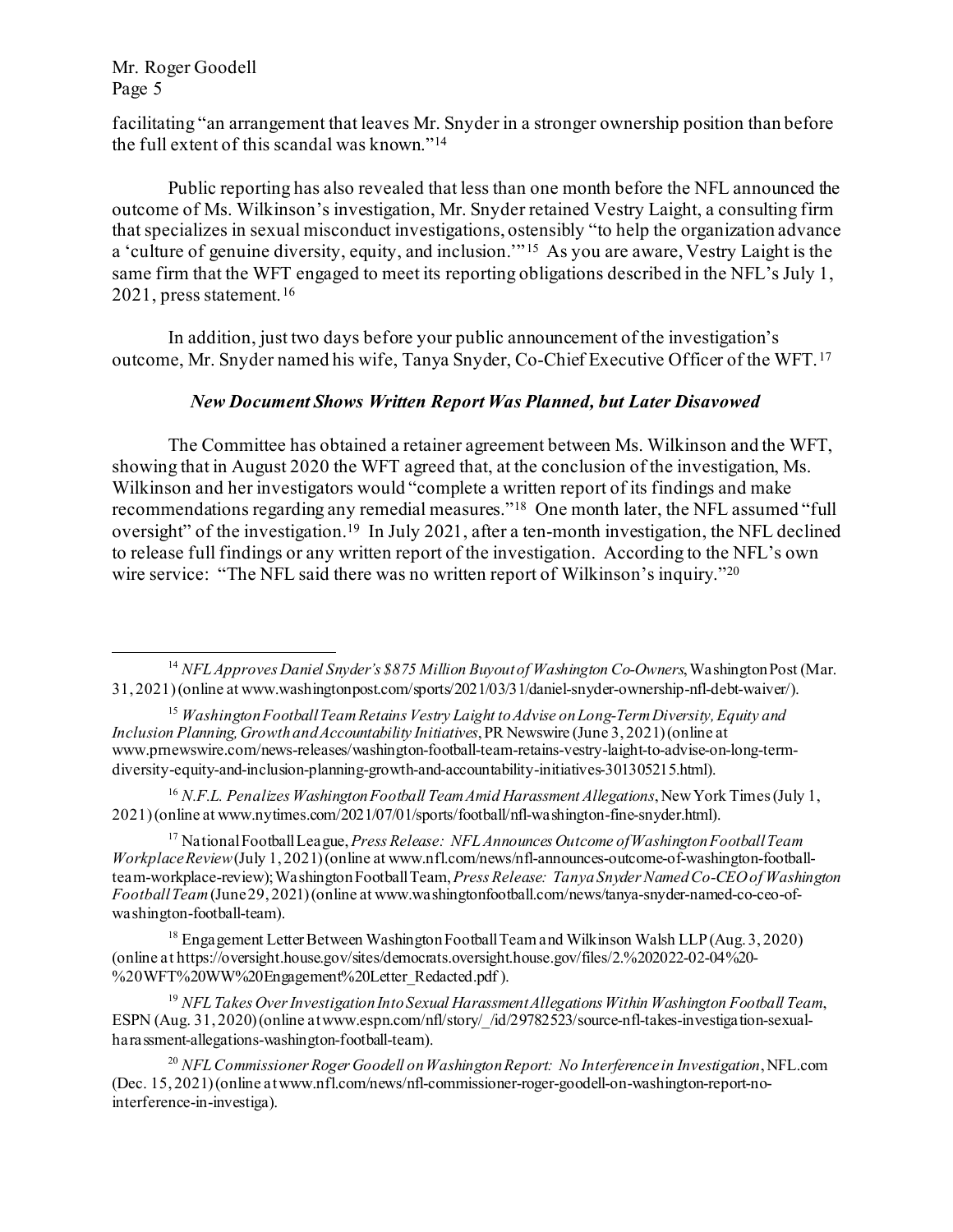The Committee has learned that you personally instructed that Ms. Wilkinson should present oral, not written, findings to you, based on purported concerns about the privacy and confidentiality of witnesses. Specifically, you allegedly believed that "an oral briefing would better preserve the anonymity assurances given to many if the witnesses and the confidentiality of the investigative information, findings, and recommendations that Ms. Wilkinson shared with the Commissioner during those briefings."[21](#page-5-0)

This is a stark departure from the NFL's prior practices regarding investigations of alleged misconduct. For example, the NFL released a 96-page report by Robert S. Mueller III after an NFL player was caught on video physically abusing his fiancée, as well as a 243-page report regarding the amount of pressure in game balls during the AFC Championship game in 2015, known as "DeflateGate."[22](#page-5-1) 

Your decision not to release a written report is deeply concerning. Ms. Wilkinson's tenmonth investigation appears to have been far-reaching, including interviews with more than 150 witnesses and the collection and review of hundreds of thousands of documents. A detailed report would have provided the NFL with a full account of the misconduct uncovered by the Wilkinson investigation, consistent with the NFL's practice in prior investigations.

Without a written report, it is unclear how the NFL can have any confidence that it has fully examined the scope of the misconduct or can reliably assert that "[n]one of the managers or executives identified as having engaged in misconduct is still employed at the club."<sup>23</sup> The failure to issue a written report also calls into question the seriousness with which the NFL evaluated and determined the appropriate consequences for those who engaged in serious misconduct.

The NFL has represented to the Committee that it "is not aware of any changes made by Ms. Wilkinson in how she conducted her investigation as a result of the League assuming

<span id="page-5-0"></span><sup>21</sup> Letter from Rob Kelner, Covington & Burling LLP, on behalf of the National Football League, to Chairwoman Carolyn B. Maloney, Committee on Oversight and Reform, and Chairman Raja Krishnamoorthi, Subcommittee on Economic and Consumer Policy (Nov. 4, 2021) (online at https://oversight.house.gov/sites/democrats.oversight.house.gov/files/3.%202022-02-04%20- %20Kelner%20NFL%20Nov.%204%20Letter\_Redacted.pdf ).

<span id="page-5-1"></span><sup>22</sup> Robert S. Mueller III, *Report to the National Football League of an Independent Investigation Into the Ray Rice Incident* (Jan. 8, 2015) (online at

https://static.nfl.com/static/content/public/photo/2015/01/08/0ap3000000455484.pdf); Paul, Weiss, Rifkind, Wharton & Garrison LLP, *Investigative Report Concerning Footballs Used During the AFC Championship Game on January 18, 2015* (May 6, 2015) (online at http://online.wsj.com/public/resources/documents/Deflategate.pdf); *see also, e.g.*, Paul, Weiss, Rifkind, Wharton & Garrison LLP, *Report to the National Football League Concerning Issues of Workplace Conduct at the Miami Dolphins*(Feb. 14, 2014) (online at www.documentcloud.org/documents/1018328-nfl-report-on-richie-incognito-dolphins.html).

<span id="page-5-2"></span><sup>23</sup> National Football League, *Press Release: NFL Announces Outcome of Washington Football Team Workplace Review*(July 1, 2021) (online at www.nfl.com/news/nfl-announces-outcome-of-washington-footballteam-workplace-review).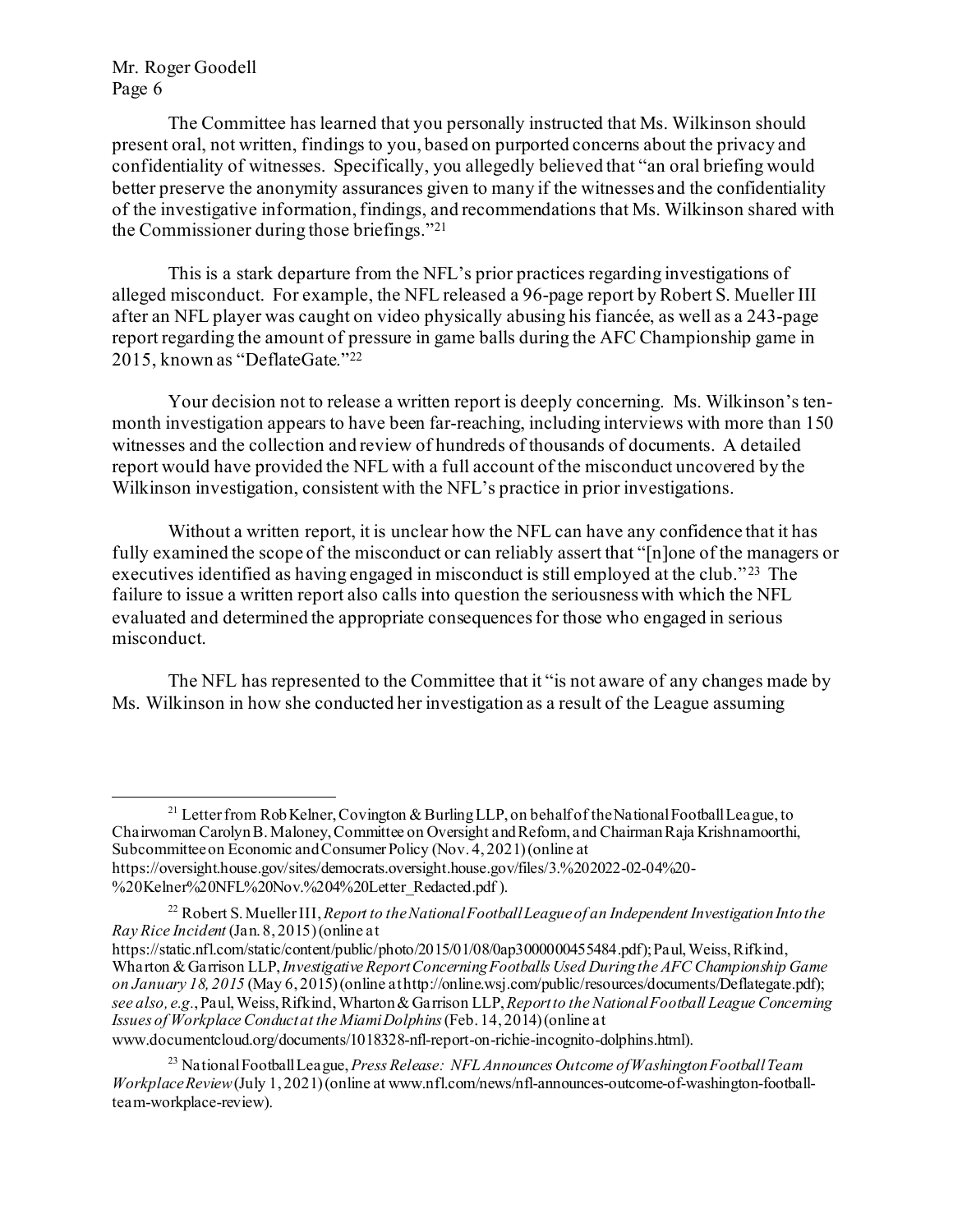oversight of her work." [24](#page-6-0) It is unclear how instructing Ms. Wilkinson to *not* produce or transmit a written report is anything but a substantial change in how she conducted her investigation. The Committee looks forward to engaging with the NFL regarding its previous statements on this matter.

#### *NFL's Obstruction of the Committee's Investigation*

The Committee has learned that the NFL recently withdrew from the common interest agreement with the WFT. According to WFT's counsel, this withdrawal occurred around the time that the Committee launched its investigation in October 2021.[25](#page-6-1) 

The NFL's withdrawal from the agreement is now being used as justification to avoid turning over key documents that the Committee is seeking. These documents, which were gathered and created as part of the Wilkinson investigation, were stored on the servers of a thirdparty vendor, where they remain. Now, after the NFL's withdrawal from the agreement, each party claims that absent the other's consent, they cannot access the documents, let alone release them to the Committee. By dissolving their common interest agreement and withholding consent, the parties may be attempting to create a legal limbo to stop the Committee from obtaining these key Wilkinson investigation documents.

Although the NFL has produced some documents in response to the Committee's requests, this production has excluded key documents that our staff identified as priorities, including Ms. Wilkinson's findings, a complete set of 2,100 documents from the Wilkinson investigation that are in the NFL's custody, and the additional documents central to Ms. Wilkinson's investigation held by a third-party vendor. These materials are now three months overdue, and the NFL's failure to produce them undercuts your public commitment to cooperate with Congress.

#### *Conclusion and Demand*

You have claimed that the NFL did not release Ms. Wilkinson's findings in order to protect the "security, privacy and anonymity" of the more than 150 witnesses who courageously spoke to Ms. Wilkinson and her team. [26](#page-6-2) The Committee's investigation and the NFL's own legal documents raise serious doubt about this justification. At a Committee roundtable

<span id="page-6-0"></span><sup>&</sup>lt;sup>24</sup> Letter from Rob Kelner, Covington & Burling LLP, on behalf of the National Football League, to Chairwoman Carolyn B. Maloney, Committee on Oversight and Reform, and Chairman Raja Krishnamoorthi, Subcommittee on Economic and Consumer Policy, (Nov. 4, 2021) (online at https://oversight.house.gov/sites/democrats.oversight.house.gov/files/3.%202022-02-04%20- %20Kelner%20NFL%20Nov.%204%20Letter\_Redacted.pdf ).

<span id="page-6-1"></span><sup>&</sup>lt;sup>25</sup> Telephone call between John Brownlee & Stuart Nash, Holland & Knight LLP on behalf of the Washington Football Team, and Majority Staff, Committee on Oversight and Reform (Jan. 24, 2022).

<span id="page-6-2"></span><sup>26</sup> *Roger Goodell Says NFL Won't Release Full Washington Football Team Investigation Findings*, Forbes (Oct. 27, 2021) (online at www.forbes.com/sites/dereksaul/2021/10/26/roger-goodell-says-nfl-wont-release-fullwashington-football-team-investigation-findings/?sh=21e4d3886985).